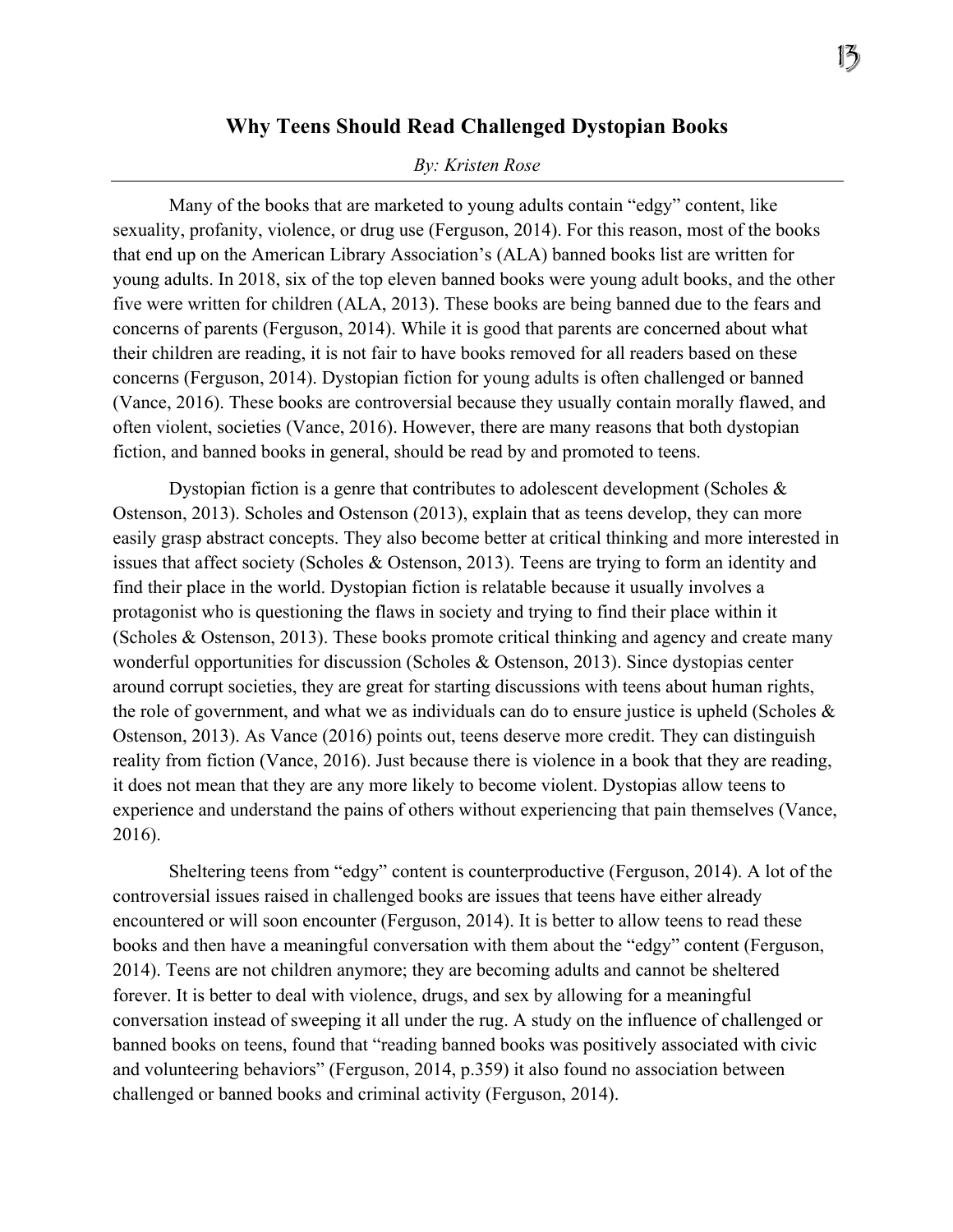Since dystopian fiction, and other challenged or banned books have so much to offer to their readers, libraries should be prepared to deal with challenges and to defend the books in their collections. One common occurrence is that the challenger has not actually read the book (Vance, 2016). Books are often challenged or banned because of a few sentences or even due to the cover art (Vance, 2016). How can librarians fight for the value of complex and abstract concepts conveyed in a book against a few problem sentences? The key is to create a welldefined collection development policy (Petrilli, 2009). Vance (2016) provides a list of strategies for dealing with book challenges based on the guidelines provided by the ALA (included below). The ALA also runs "Banned Books Week" each year, to promote the reading of challenged books (Petrilli, 2009). Petrilli (2009), explains that "Banned Books Week" reminds readers that the library is part of a democratic society and that equal access to books is an important value held by the library. This is crucial to remember when dealing with book challenges, and when promoting controversial books to teens, including dystopian fiction.

## **Strategies for dealing with Book Challenges** (Vance, 2016)

- 1. Have a rationale written down for books that are frequently challenged (rationales include intended audience, a summary of the work, educational significance, and potential problems with the work).
- 2. Create a policy for when challenges occur. Include a requirement that concerns be written down and that the book in question has been read by complainant.
- 3. Have a sound selection policy in place.
- 4. Create a committee that includes librarians, teachers, administration staff, and community members. The committee is responsible for the decision and should base their decision on the educational value of the book.
- 5. Do not remove titles unless the correct policies and procedures are followed.
- 6. The complainant should be identified (not anonymous) and should request a specific remedy for the situation.
- 7. Contact the author or publisher of the book. They may be able to provide support for protecting the book.

## **References**

- American Library Association. (2013, March 26). *Top 10 most challenged books lists*. Banned & challenged books. http://www.ala.org/advocacy/bbooks/frequentlychallengedbooks/top10
- Ferguson, C. J. (2014). Is reading "banned" books associated with behavior problems in young readers? The influence of controversial young adult books on the psychological wellbeing of adolescents. *Psychology of Aesthetics, Creativity, and the Arts*, *8*(3), 354–362. https://doi.org/10.1037/a0035601
- Petrilli, K. (2009). Banned Books Week: Celebrating your (and your teens!) freedom to read. *Young Adult Library Services*, *7*(4), 4–5.